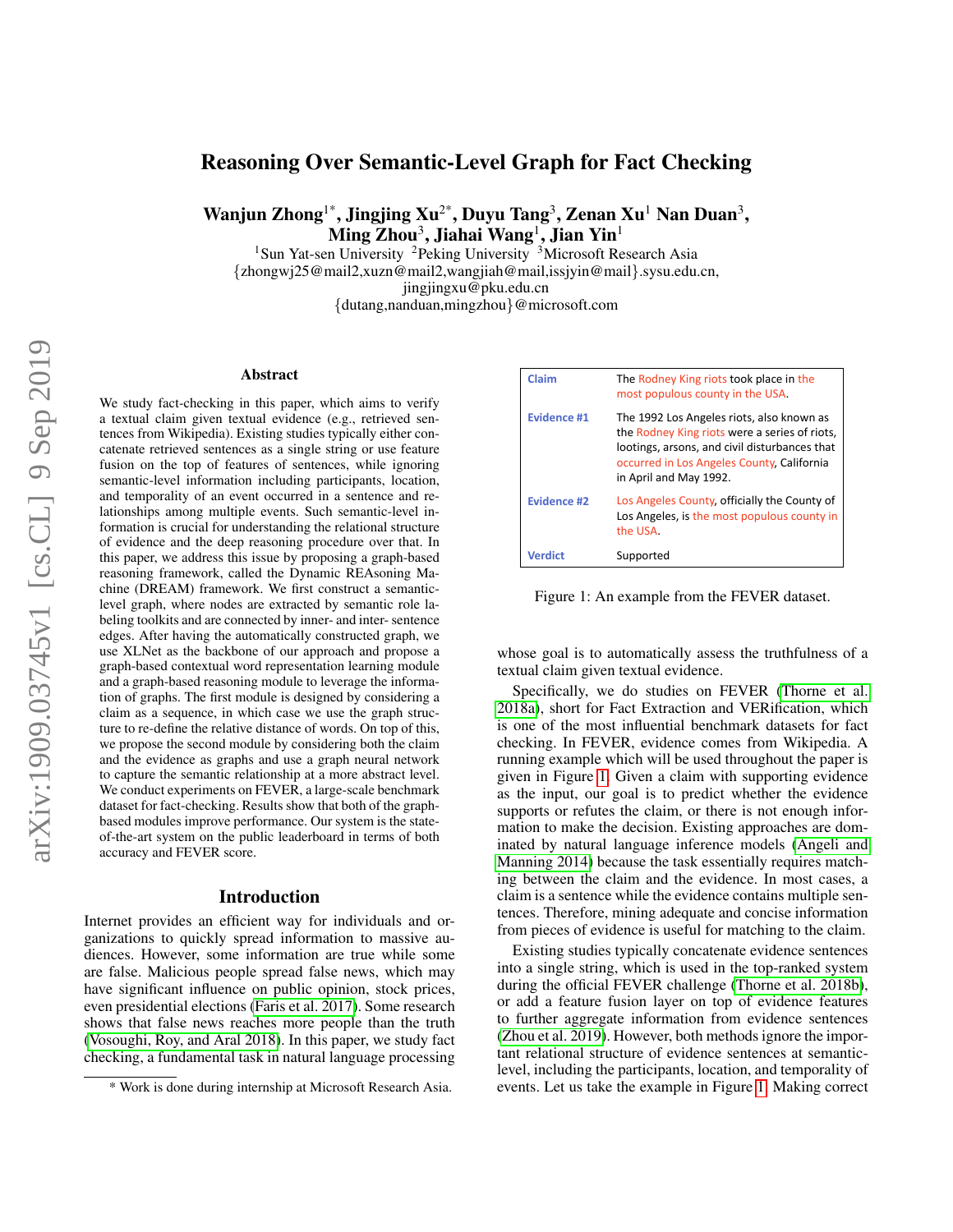prediction for this claim requires a model to understand that "*Rodney King riots*" is occurred in "*Los Angeles County*" from the first evidence, and that "*Los Angeles County*" is "*the most populous county in the USA*" from the second evidence. Simply concatenating evidence sentences as a single string would give a large distance to relevant information pieces from difference evidence sentences. Feature fusion aggregates all the information in an implicit way, which makes it hard to reason over structural information.

To address the aforementioned issues, we present a graphbased reasoning approach for fact checking. We represent evidence sentences as a graph, where nodes are extracted by SRL (Semantic Role Labelling) [\(Shi and Lin 2019\)](#page-7-6). Nodes belonging to the same predicate-argument structure are fully connected. We further use string similarity based measurement to connect nodes of certain types (e.g. arguments, location and temporal) which are extracted from different sentences. After obtaining the constructed graph, we present a graph-based model with XLNet [\(Yang et al. 2019\)](#page-7-7) as the backbone. We present a graph-based contextual word representation learning module and a graph-based reasoning module to leverage the graph information. In the first module, we use graph information to redefine the distance between words and produce contextual word embedding for each word in both claim and evidence sentences. In the graph-based reasoning module, we take the contextual word representations as input, and match the claim and evidence sentences over two graphs.

Experiments show that both graph-based modules improve the performance. At the time of paper submission, our system (DREAM on the official leaderboard<sup>[1](#page-1-0)</sup>) achieves state-of-the-art claim verification accuracy and FEVER score. This paper makes the following contributions:

- We propose a graph-based reasoning approach, namely Dynamic REAsoning Machine (DREAM), for fact checking. We use SRL to construct graphs and propose two novel graph-based modules for graph-based representation learning and graph-based reasoning.
- Results verify that both proposed modules bring improvements, and our final system achieves state-of-the-art performance.

# Task Definition

FEVER (Fact Extraction and VERification) is a shared task proposed by [Thorne et al.](#page-7-4) [\(2018b\)](#page-7-4), in which systems are required to assess the veracity of given claims with integrated information from multiple pieces of evidence. Evidence in this task needs to be retrieved from all the documents from Wikipedia. Specifically, with a given claim, the system is asked to search potential sentence-level evidence and state the claim as "SUPPORTED", "REFUTED" of "NOT ENOUGH INFO (NEI)", which indicate that the claim is supported or refuted by given evidence or is not verifiable. As the example shown in Figure [1,](#page-0-0) verification of a claim requires the ability of aggregating pieces of information from multiple pieces of evidence and reasoning over them. In FEVER, there are two official evaluation metrics. The first one is accuracy for the three-way classification (SUPPORTED/REFUTED/NEI), which is also the main focus of this work because it directly shows the verification performance of our graph-based reasoning approach. For comparison with existing studies, we also report results in terms of the second metric, i.e. FEVER score, which additionally measures whether the retrieved evidence is correct for "SUPPORTED" and "REFUTED" categories.

#### Pipeline

In this section, we present an overview of our pipeline. At the high level, our pipeline consists of three main components: a document retrieval model, a sentence-level evidence selection model, and a claim verification model.

Figure [2](#page-1-1) gives an overview of our pipeline, called the Dynamic REAsoning Machine (DREAM). Given a claim as input, the **document retrieval model** retrieves top  $k$  related documents from a dump of WikiPedia. With retrieved documents, the sentence-level evidence selection model aims to select top 5 relevant sentences as the predicted evidence. Fie-<br>
nally, the **claim verification model** performs reasoning over<br>
the claim and predicted evidence and states the veracity of the claim and predicted evidence, and states the veracity of the claim. We propose our reasoning framework in the claim verification model. In this section, we briefly introduce our



<span id="page-1-1"></span>Figure 2: The pipeline of our DREAM system.

strategies for the first two models. The main contribution of this work is the graph-based reasoning approach we propose in the claim verification model, which we detail in the next section.

### Document Retrieval Model

The document retrieval model takes a claim and a dump of Wikipedia as input, and returns  $k$  most relevant documents. We mainly follow the UNC-NLP [\(Nie, Chen, and Bansal](#page-7-8) [2019\)](#page-7-8), which is the top-performing system on the competition hosted for FEVER shared task [\(Thorne et al. 2018b\)](#page-7-4).

The document retrieval model first adopts a keywords matching mechanism [\(Nie, Chen, and Bansal 2019\)](#page-7-8) to filter candidate documents from the large-scale Wikipedia. Since a large proportion (10%) of the document's titles have disambiguation information (e.g. "Vedam (film)" ), which is

<span id="page-1-0"></span><sup>1</sup> https://competitions.codalab.org/competitions/18814#results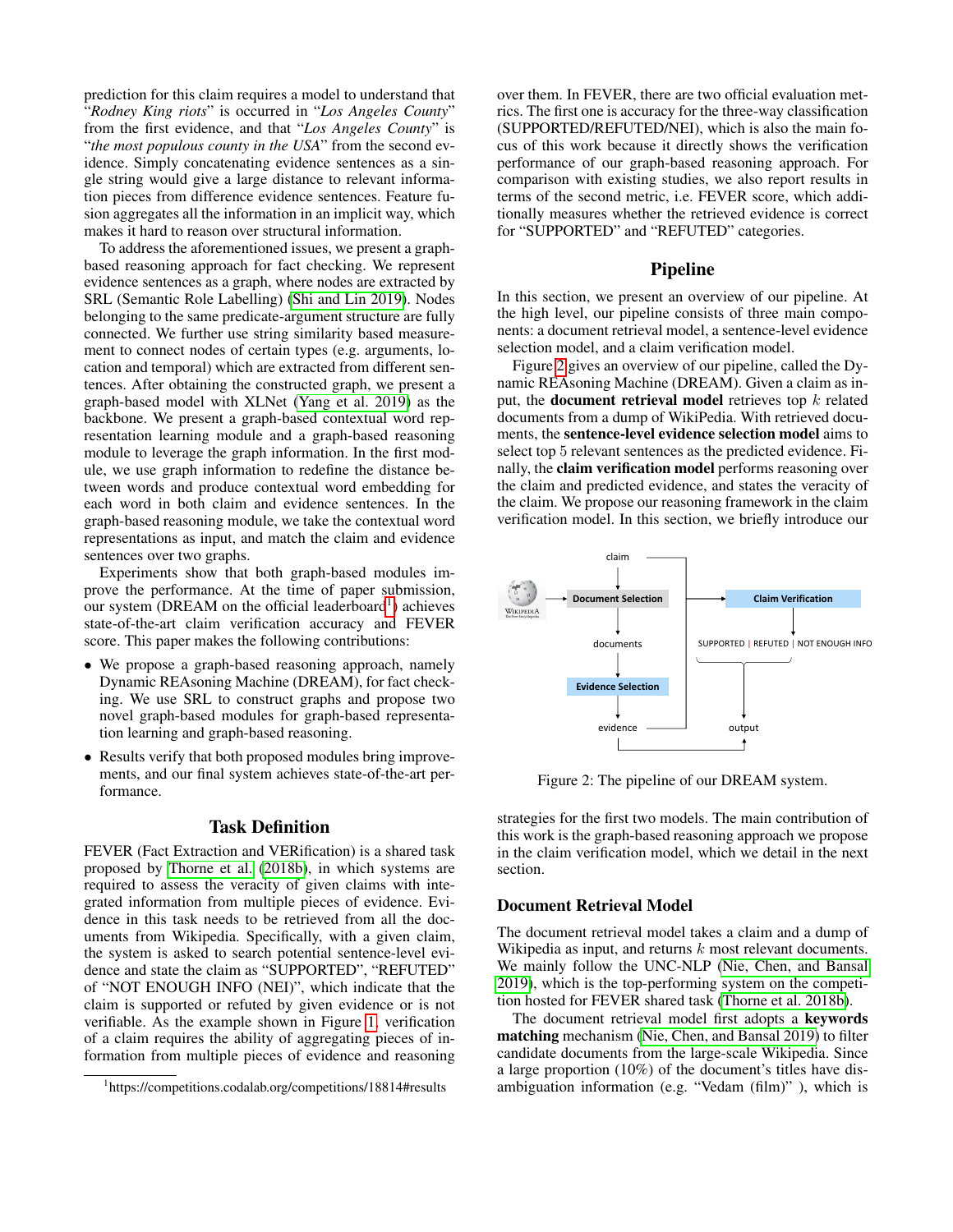hard to be identified with literal matching, we further apply the NSMN [\(Nie, Chen, and Bansal 2019\)](#page-7-8) model to perform semantic matching between claims and candidate documents with disambiguation title. For the document with disambiguation title, the normalized matching score  $m<sup>+</sup>$  for claim  $c_i$  and document  $d_i$  will be calculated as:

$$
\langle m^-, m^+ \rangle = softmax(\text{NSMN}(c_i, [t_j, s_j^0])) \quad (1)
$$

where  $[t_j, s_j^0]$  represents the concatenation of the title and the first sentence come from document  $d_j$  and  $\lt m^-, m^+ >$ indicate the output normalized probability. The documents without disambiguation title are assigned with the highest matching score and the documents with disambiguation title are assigned by calculated matching score  $m<sup>+</sup>$ . These documents will be ranked and added to the resulting list. Finally, our system selects top 10 documents from the resulting list as the searched documents.

### Sentence-Level Evidence Selection Model

Evidence selection model selects the top 5 potential evidence sentences by ranking all the candidate sentences from the documents retrieved by document retrieval model.

Evidence selector is required to conduct semantic matching between a claim and each evidence candidate. We employ pre-trained models like RoBERTa [\(Liu et al. 2019\)](#page-7-9) and XLNet [\(Yang et al. 2019\)](#page-7-7) as the sentence encoder. In our experiments, we use RoBERTa because it performs better. The input of our sentence encoder is

$$
ce_i = [Claim, SEP, Evidence_i, SEP, CLS]
$$

where  $Claim$  and  $Evidence_i$  indicate tokenized wordpieces of original claim and  $i^{th}$  evidence candidate. SEP and CLS are symbols indicating ending of a sentence and ending of a whole input, respectively. The final representation  $h_{ce_i} \in \mathbb{R}^d$  is obtained via extracting the hidden vector of the  $[CLS]$  token.  $d$  denotes the dimension of hidden vector.

$$
h_{ce_i} = XLNet(ce_i)
$$
 (2)

Then we employ an MLP layer and a softmax layer to compute score  $s_{ce_i}^{\dagger}$  for each evidence candidate:

$$
\langle s_{ce_i}^-, s_{ce_i}^+ \rangle = softmax(\boldsymbol{W} * h_{ce_i} + b) \tag{3}
$$

where  $W \in \mathbb{R}^{2 \times d}$  is a weight metric and b denotes bias vector. Afterwards, we rank all the evidence sentences by score  $s_{ce_i}^+$  and select top 5 potential evidence sentences.

### Claim Verification Model

In this section, we introduce our claim verification model, which is the main contribution of this work. The task requires the ability to aggregate pieces of information from pieces of evidence and do reasoning over it to make a conclusion. Such information across multiple evidence sentences has intrinsic structures, including both intra-sentence structure such as the argument, location, and temporal of an event and inter-sentence structure such as the same mention of an argument in two sentences. Instead of simply concatenating evidence sentences into a single string, we propose to reason over a semantic-level graph for claim classification.

Our approach contains three modules, including (1) graph construction module, which constructs two semantic graphs for evidence and claim separately, (2) graphbased contextual word representation learning module, which takes the constructed graph as the input to learn a graph-enhanced contextual representation for each word in the input, and (3) graph reasoning module, which takes the outputs from the previous two modules to conduct graphlevel representation learning and reasoning, and makes the prediction. Details of each module will be described below.

### Graph Construction

We first introduce the common notation about graph networks that will be used throughout the paper. Then we will introduce the details of graph construction.

Graph network framework is defined as the relational learning framework built based on the graph structure. A graph is denoted as  $G = (V, E)$ , where  $V = \{v_i\}_{i=1:N^v}$  denotes a set of nodes and  $E = \{e_k\}_{k=1:N^e}$  represents edges connecting them.  $N^v$  and  $N^e$  denote the number of nodes and edges respectively.  $NBR(v_i)$  denotes a set of neighboring nodes that have an edge connects to node  $v_i$ . The common input  $x$  of our claim verification model is the tokenized word-pieces of length T.

$$
x = [Claim, SEP, Evidence, SEP, CLS]
$$
 (4)

where  $Evidence$  is the concatenation of top 5 evidences.

We use the same method to construct graphs for evidence sentences and the claim. Below we take evidence as the example to describe the graph construction procedure. With given evidence or claim, our graph construction module operates in following steps.

- Tuples (set of arguments nodes) are extracted via SRL toolkits. SRL is performed to identify arguments and their roles in a sentence. The sub-graph formed by the same tuple are fully-connected by inner-tuple edges.
- We add an inter-tuple edge between each pair of nodes from different tuples if they potentially mention the same entity. We first employ NER (Named Entity Recognition) [\(Peters et al. 2018\)](#page-7-10) toolkits to extract entities mentioned in the content of nodes. Assuming entity  $A$  and entity  $B$ come from different tuples, we add one inter-tuple edge if one of following rules are satisfied: (1)  $\hat{A}$  is equal to  $B$ ; (2) A contains  $B$ ; (3) the number of overlapped words between  $A$  and  $B$  is larger than the half of the minimum number of words in A and B.

Figure [3](#page-3-0) shows an example of the constructed graph.

# Contextual Word Representation with Graph-Based Distance

Traditional reasoning approaches usually concatenate the pieces of evidence in a sequential way and feed them into a pre-trained model (e.g., XLNet) to learn the contextual word representation. Since pre-trained models adopt the absolute distance of two words in the input sequence, some closely linked nodes in the constructed graph are far away from each other. To better model the structural information in the extracted graph, we present an algorithm to re-calculate the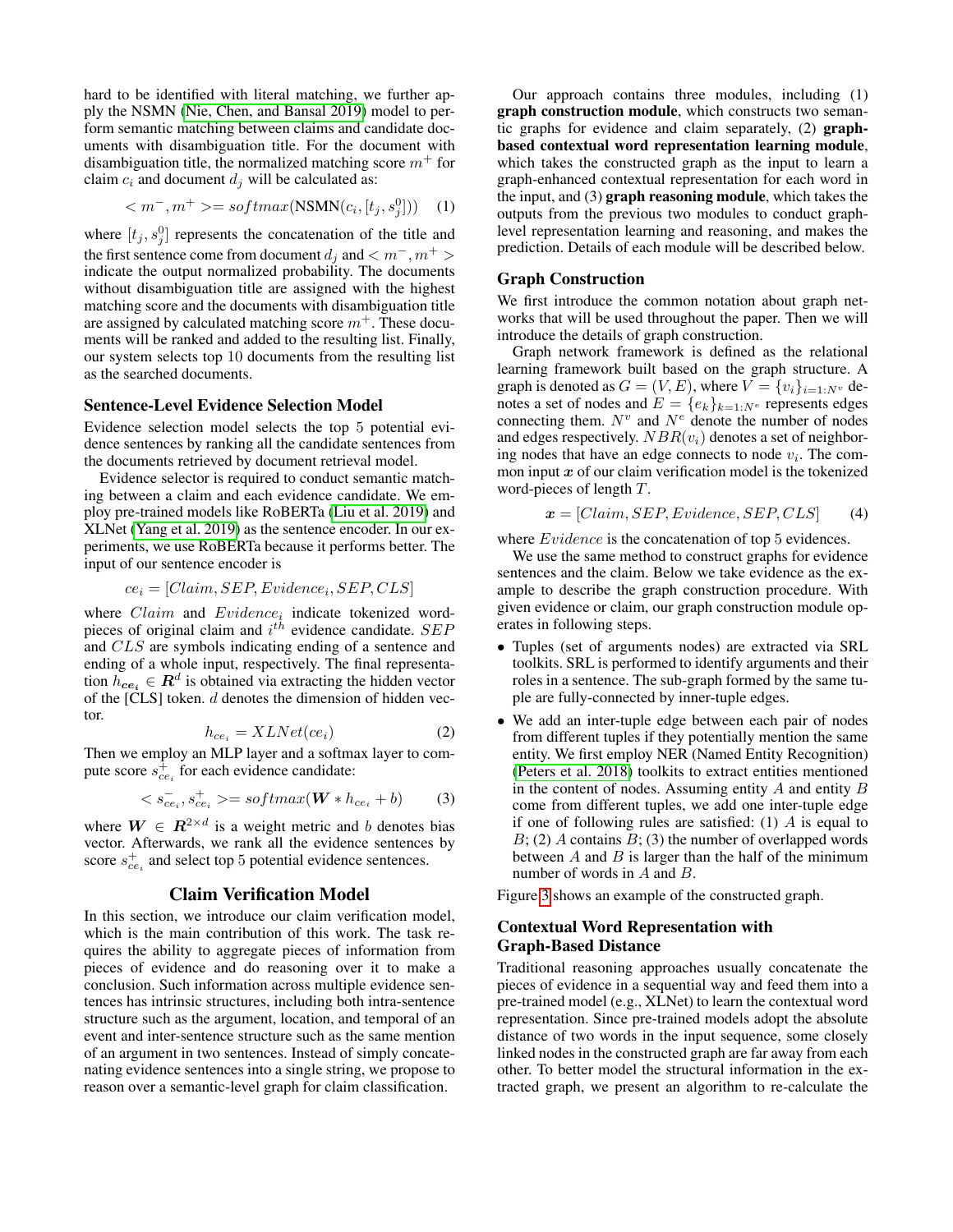

<span id="page-3-0"></span>Figure 3: An example of the constructed graph. Each box describes a result extracted by SRL regarding different verbs. The blue solid lines indicate inner-tuple edges and red dotted lines indicate inter-tuple edges.

distance between each pair of nodes in the text by introducing the distance of two nodes in the constructed graph.

However, the whole distance metric will take huge memory space and calculation time considering that each word in the extracted graph has a distinct distance vector and each element in the vector is mapped into an embedding vector. Assuming the length of the input is 512 and the dimension of distance element is 1,024, the distance tensor takes almost 268 millions memory space for one sample, making it unable to implement the whole distance metric. To address this problem, we present a trade-off approach that uses a topology sort algorithm to sort words in the extracted graph. First, we use topology sort to sort nodes in the constructed graph to shorten the distance between two closely linked nodes. Second, we feed the sorted sequence into XLNet to get the relative position of words. Furthermore, topology sort can ensure that previous nodes are either its parent nodes or its sibling nodes. This characteristic helps the model to learn the dependencies in the extracted graph.

The details of the topology sort algorithm are shown at Algorithm [1.](#page-3-1) The algorithm begins from nodes without incident relations. For each node without incident relations, we recursively visit its child nodes in a depth first search way.

In this way, we obtain the graph-guided distances between words, which will be used as the input to the XLNet model. Then, XLNet maps the input  $x$  of length  $T$  into a sequence of hidden vectors as follows.

$$
h(\boldsymbol{x}) = [h(\boldsymbol{x})_1, h(\boldsymbol{x})_2, \cdots, h(\boldsymbol{x})_T] \tag{5}
$$

### Graph-Based Reasoning Network

Taking the graphs and graph-based distance matrices as input, we first initialize node representation based on the contextual word representation. Afterwards, we update the graph by propagating the information from neighboring nodes. Finally, after obtaining graph-level representations for claim-based and evidence-based graphs, we make the alignment between two graphs and make the final prediction.

# <span id="page-3-1"></span>Algorithm 1 Graph-based Distance Calculation Algorithm.

| <i>Angol Rinn 1</i> Oraph <i>based Distance</i> Calculation <i>Angol</i> Rinni. |
|---------------------------------------------------------------------------------|
| <b>Require:</b> A sequence of nodes $S = \{s_i, s_2, \dots, s_n\}$ ; A set of   |
| relations $R = \{r_1, r_2, \cdots, r_m\}$                                       |
| 1: <b>function</b> DFS(node, visited, sorted_sequence)                          |
| <b>for</b> each child $s_c$ in node's children <b>do</b><br>2:                  |
| 3:<br>if $s_c$ has no incident edges and visited[ $s_c$ ]==0 then               |
| 4:<br>visited[ $s_c$ ]=1                                                        |
| 5:<br>$DFS(s_c, visited)$                                                       |
| 6:<br>end if                                                                    |
| 7:<br>end for                                                                   |
| 8:<br>sorted_sequence.append $(0, s_c)$                                         |
| 9: end function                                                                 |
| 10: sorted_sequence = $\lceil \cdot \rceil$                                     |
| 11: visited = $[0 \text{ for } i \text{ in } range(n)]$                         |
| 12: $S,R = changed_to_a cyclic_graph(S,R)$                                      |
| 13: for each node $s_i$ in S do                                                 |
| 14:<br>if $s_i$ has no incident edges and visited[i] = 0 then                   |
| 15:<br>visited[i] = 1                                                           |
| 16:<br><b>for</b> each child $s_c$ in $s_i$ 's children <b>do</b>               |
| 17:<br>$DFS(s_c, visited, sorted\_sequence)$                                    |
| 18:<br>sorted_sequence.append $(s_i)$                                           |
| end for<br>19:                                                                  |
| end if<br><b>20:</b>                                                            |
| $21:$ end for                                                                   |
| 22: <b>return</b> sorted_sequence                                               |
|                                                                                 |

Node Representation The reasoning module, built on top of XLNet, takes the hidden vectors learned from XLNet to initialize the representation of nodes.

Each node in the graph is a word span in the input text. The initial representation of each node is the average of hidden vectors at corresponding position. Afterwards, the representation will be updated with graph learning module.

Graph Representation Learning In this part, we present the graph learning module, which is designed to update representation of nodes by aggregating information from their neighbors. To capture the multi-hop relational information, we employ multi-layer graph convolutional network (GCNs)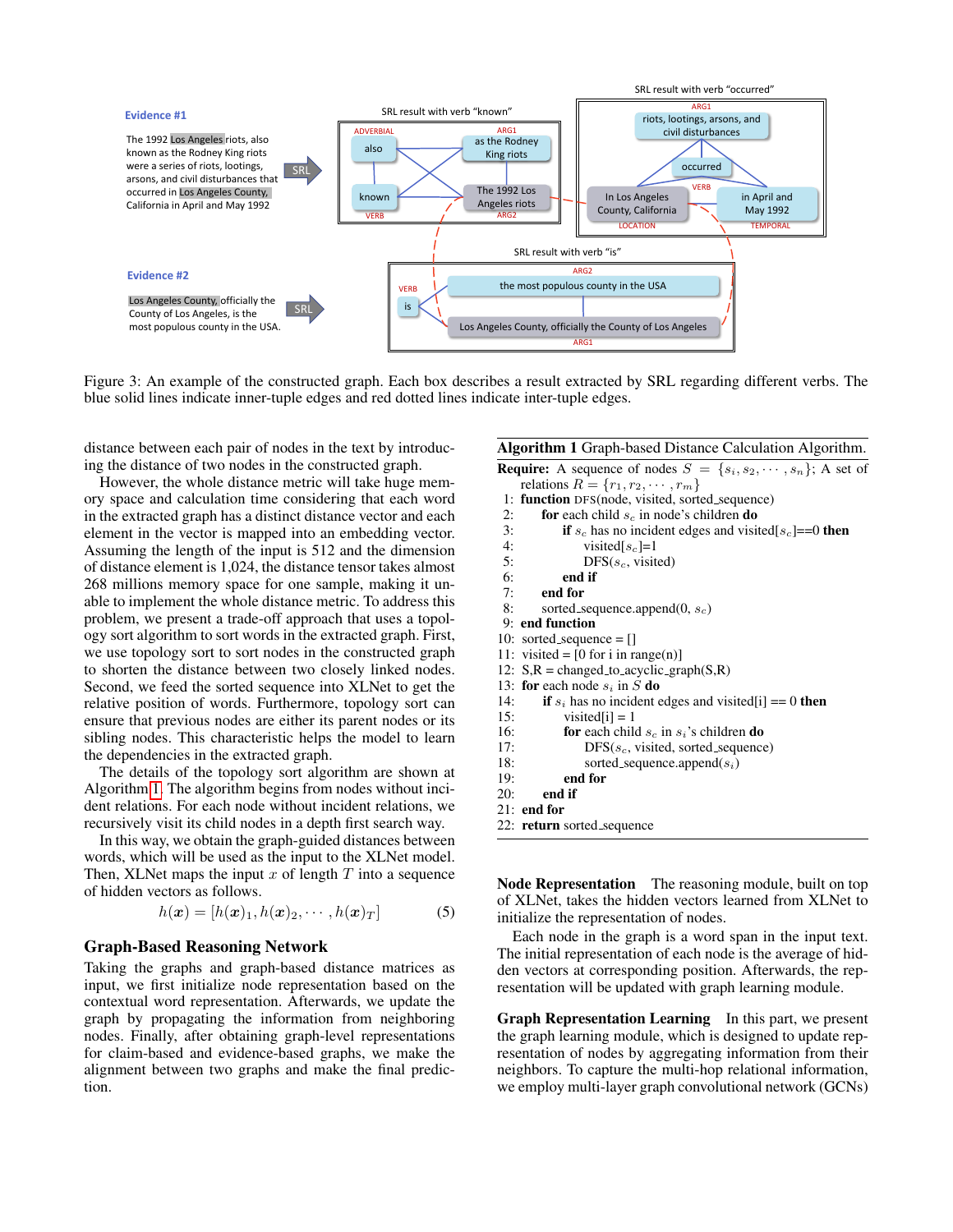

Figure 4: The overview of our graph-based claim verification model.

[\(Kipf and Welling 2016\)](#page-7-11) to update the node representation. Our intuition of using GCNs is to utilize its ability to automatically aggregate information through edges.

Here we describe the GCNs. Formally, we denote  $G$  as the graph constructed by the previous graph construction method and let  $H \in \mathbb{R}^{N^v \times d}$  be a matrix containing representation of all nodes, where  $N^v$  and d denote the number of nodes and dimension of nodes representation, respectively. Each row  $H_i \in \mathbb{R}^d$  is the representation of node i. We introduce an adjacency matrix  $A$  of graph  $G$  and its degree matrix D, where we add self-loops to matrix A and  $D_{ii} = \sum_j A_{ij}$ .

Specifically, one-layer GCNs will aggregate information through one-hop edges. We describe it as follows:

$$
H_i^{(1)} = \rho(\widetilde{A}H_iW_0),\tag{6}
$$

where  $H_i^{(1)} \in \mathbb{R}^d$  is the new d-dimension representation of node i,  $\widetilde{A} = D^{-\frac{1}{2}}AD^{-\frac{1}{2}}$  is the normalized symmetric adja-<br>corresponding  $W$  is a multiple notice and since a stimular cency matrix,  $W_0$  is a weight matrix, and  $\rho$  is an activation function. To exploit information from the multi-hop neighboring nodes, we stack multiple GCNs layers:

$$
H_i^{(j+1)} = \rho(\widetilde{A}H_i^{(j)}W_j),\tag{7}
$$

where j denotes the layer number and  $H_i^0$  is the initial representation of node  $i$  initialized from the contextual representation. We simplify  $H^{(k)}$  as  $H$  for later use, where  $H$  indicates the representation of all nodes updated by k-layer GCNs. The graph learning mechanism will be performed separately for claim-based and evidence-based graph. Therefore, we denote  $H_c$  and  $H_e$  as the representation of all nodes in claim-based graph and evidence-based graphs, respectively. Afterwards, we utilize the graph matching module to align the graph-level node representation learned for two graphs and make the final prediction.

Graph Matching We need to explore the related information between two graphs and make semantic alignment for final prediction.

Formally, let  $H_e \in R^{N_e^v \times d}$  and  $H_c \in R^{N_c^v \times d}$  denote matrices containing representation of all nodes in evidencebased and claim-based graph respectively, where  $N_e^v$  and  $N_c^v$  denote number of nodes in the corresponding graph.

We first employ a graph attention mechanism (Veličković [et al. 2017\)](#page-7-12) to generate claim-specific evidence representation for each node in claim-based graph. Specifically, we first take each  $h_c^i \in H_c$  as query, and take all node representation  $h_e^j \in \tilde{\bm{H_e}}$  as keys. We then perform graph attention on the nodes, a attention mechanism  $a: \mathbb{R}^d \times \mathbb{R}^d \to \mathbb{R}$  to compute attention coefficient as follows:

$$
e_{ij} = a(\boldsymbol{W_c}h_c^i, \boldsymbol{W_e}h_e^j)
$$
 (8)

which means the importance of evidence node  $j$  to the claim node *i*.  $W_c \in \mathbb{R}^{F \times d}$  and  $W_e \in \mathbb{R}^{F \times d}$  is the weight matrix and  $F$  is the dimension of attention feature. We use dotproduct function as a here. We then normalize  $e_{ij}$  using softmax function:

$$
\alpha_{ij} = softmax_j(e_{ij}) = \frac{exp(e_{ij})}{\sum_{k \in N_e^v} exp(e_{ik})}
$$
(9)

Afterwards, we calculate claim-centric evidence representation  $\boldsymbol{X}=[x_1,\ldots,x_{N_c^v}]$  using the weighted sum over  $\boldsymbol{H_e}$ :

$$
x_i = \sigma\left(\sum_{j \in N_e^v} \alpha_{ij} h_e^j\right) \tag{10}
$$

We then perform node-to-node alignment and calculate aligned vectors  $A = [a_1, \dots, a_{N_c^v}]$  by the claim node representation  $H^c$  and claim-centric evidence representation  $X$ .

$$
a_i = f_{align}(h_c^i, x^i), \tag{11}
$$

where  $f_{align}()$  denotes the alignment function. Inspired by [Shen et al.](#page-7-13) [\(2018\)](#page-7-13), we design our alignment function as:

$$
f_{align}(x,y) = W_a[x,y,x-y,x\odot y],\tag{12}
$$

where  $W_a \in \mathbb{R}^{d \times 4*d}$  is a weight matrix and  $\odot$  is elementwise Hadamard product. The final output  $g$  is obtained by the mean pooling over  $A$ . We then feed the concatenated vector of g and the final hidden vector  $h(x)$  from XLNet through a MLP layer for the final prediction.

#### Experiments

We conduct experiments on FEVER [\(Thorne et al. 2018a\)](#page-7-2), a benchmark dataset for fact extraction and verification.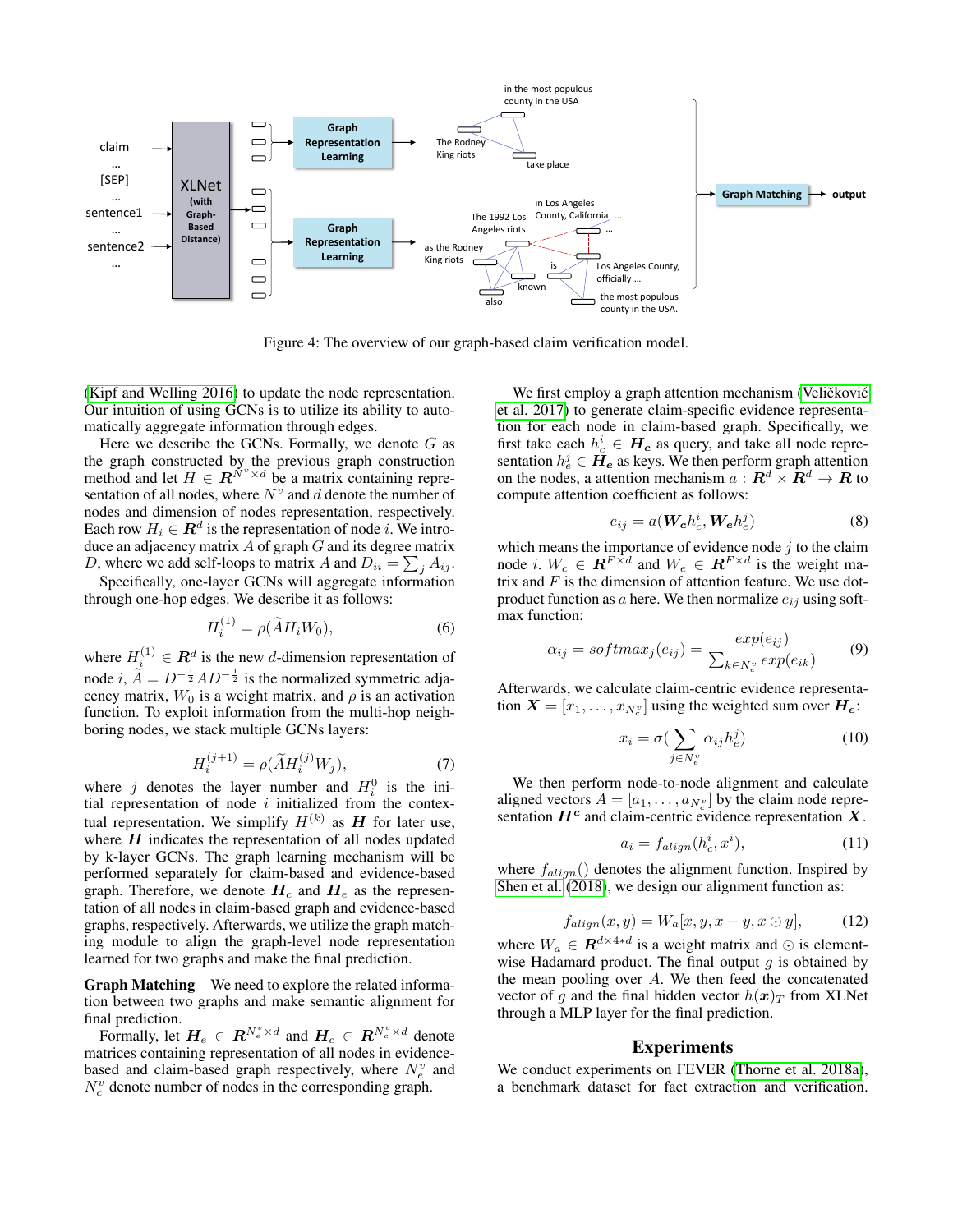Each instance in FEVER dataset consists of a claim, groups of ground-truth evidence from Wikipedia and a label (i.e., SUPPORTED, REFUTED, NOT ENOUGH INFO) indicating its veracity. Furthermore, FEVER is attached with a dump of Wikipedia, which contains 5,416,537 preprocessed documents. The statistic of FEVER is shown in Table [1.](#page-5-0)

| <b>Split</b>    | <b>SUPPORTED</b> | <b>REFUTED</b> | <b>NEI</b> |  |
|-----------------|------------------|----------------|------------|--|
| <b>Training</b> | 80,035           | 29,775         | 35,659     |  |
| Dev             | 6.666            | 6.666          | 6.666      |  |
| Test            | 6.666            | 6,666          | 6,666      |  |

<span id="page-5-0"></span>Table 1: Split size of SUPPORTED, REFUTED and NOT ENOUGH INFO (NEI) classes in FEVER.

The two official evaluation metrics of FEVER are label accuracy and FEVER score. Label accuracy is the primary evaluation metric we apply for our experiments because it directly represents the performance of the claim verification model. We also report FEVER score, which measures whether both the predicted label and the retrieved evidence are correct. FEVER score is calculated with equation [13,](#page-5-1) where  $y$  is the ground truth label,  $\hat{y}$  is the predicted label,  $\mathbf{E} = [E_1, \dots, E_k]$  is a set of ground-truth evidence, and  $\hat{\mathbf{E}} = [\hat{E}_1, \cdots, \hat{E}_5]$  is a set of predicted evidence.

<span id="page-5-1"></span>
$$
Instance-Correct(y, \hat{y}, \mathbf{E}, \hat{\mathbf{E}}) \stackrel{def}{=} (13)
$$

$$
y = \hat{y} \land (y = NEI \lor Evidence-Correct(\mathbf{E}, \hat{\mathbf{E}}))
$$

No evidence is required if the predicted label is NEI.

### Baselines

We first select three top-performing systems on FEVER shared task as the baselines.

- The UNC-NLP [\(Nie, Chen, and Bansal 2019\)](#page-7-8) employed a semantic matching neural network for both evidence selection and claim verification. They also employed additional features (e.g., WordNet features) and symbolic rules (e.g., keywords matching).
- The UCL Machine Reading Group [\(Yoneda et al.](#page-7-14) [2018\)](#page-7-14) verifies the veracity of each claim-evidence pair and aggregate predicited label.
- The Athene UNK TU Darmstadt team [\(Hanselowski](#page-7-15) [et al. 2018\)](#page-7-15) encodes each claim-evidence pair followed by pooling function.

We also compare to GEAR [\(Zhou et al. 2019\)](#page-7-5), which uses BERT [\(Devlin et al. 2018\)](#page-7-16) to generate claim-specific evidence representation and applies graph network to compute evidence-wise node representation for final prediction.

### Model Comparison

Table [2](#page-5-2) reports the overall performance of our model on the blind test set with the score showed on the public leader-board<sup>[2](#page-5-3)</sup>. As shown in the Table [2,](#page-5-2) our model significantly

outperforms previous systems with 76.85% label accuracy and 70.60% FEVER score. At the time of paper submission, our system achieves state-of-the-art performance compared with other methods from leaderboard.

| Method                           | Label<br>Acc. $(\%)$ | <b>FEVER</b><br>Score $(\% )$ |
|----------------------------------|----------------------|-------------------------------|
| Athene                           | 65.46                | 61.58                         |
| <b>UCL Machine Reading Group</b> | 67.62                | 62.52                         |
| <b>UNC-NLP</b>                   | 68.21                | 64.21                         |
| GEAR-single                      | 71.60                | 67.10                         |
| <b>DREAM</b> (our approach)      | 76.85                | 70.60                         |

<span id="page-5-2"></span>Table 2: Performance on the blind test set.

# Ablation Study

Table [3](#page-5-4) presents the label accuracy on the development set after eliminating different components (including the graphbased relational distance and graph-based reasoning network) separately in our model. We also report the performance of our XLNet-based baseline, which does not take any graph information, equivalent to removing both components simultaneously. As shown in Table [3,](#page-5-4) compared to

| Model                  | Label Accuracy |  |
|------------------------|----------------|--|
| <b>DREAM</b>           | 79.16          |  |
| -w/o Relative position | 78.35          |  |
| -w/o Graph Reasoning   | 77.12          |  |
| XLNet baseline         | 75.40          |  |

<span id="page-5-4"></span>Table 3: Ablation study on develop set.

the XLNet baseline, incorporating both graph-based modules brings 3.76% improvement on label accuracy. Removing the graph-based distance drops 0.81% in terms of label accuracy. The graph-based distance mechanism can shorten the distance of two closely-linked nodes and help the model to learn their dependency. Removing the graph-based reasoning module drops 2.04% because graph reasoning module captures the structural information and performs deep reasoning over that.

# Document Retrieval Results

We evaluate the performance of our document retrieval module using recall metric, which is defined as the proportion of ground-truth documents that are successfully retrieved.

Table [4](#page-6-0) reports the results of an efficient system (first row) which is built purely based on keywords from claim and ti-tles of all the documents with Elastic Search<sup>[3](#page-5-5)</sup>, and reports its combination with a neural network based model. The recall of the symbolic system is good, yet can be improved by the neural model. It is a trade-off between efficiency and performance in the real application.

<span id="page-5-3"></span> $2$ The public leaderboard for perpetual evaluation of FEVER (https://competitions.codalab.org/competitions/18814#results). DREAM is our user name on the leaderboard.

<span id="page-5-5"></span><sup>3</sup> https://www.elastic.co/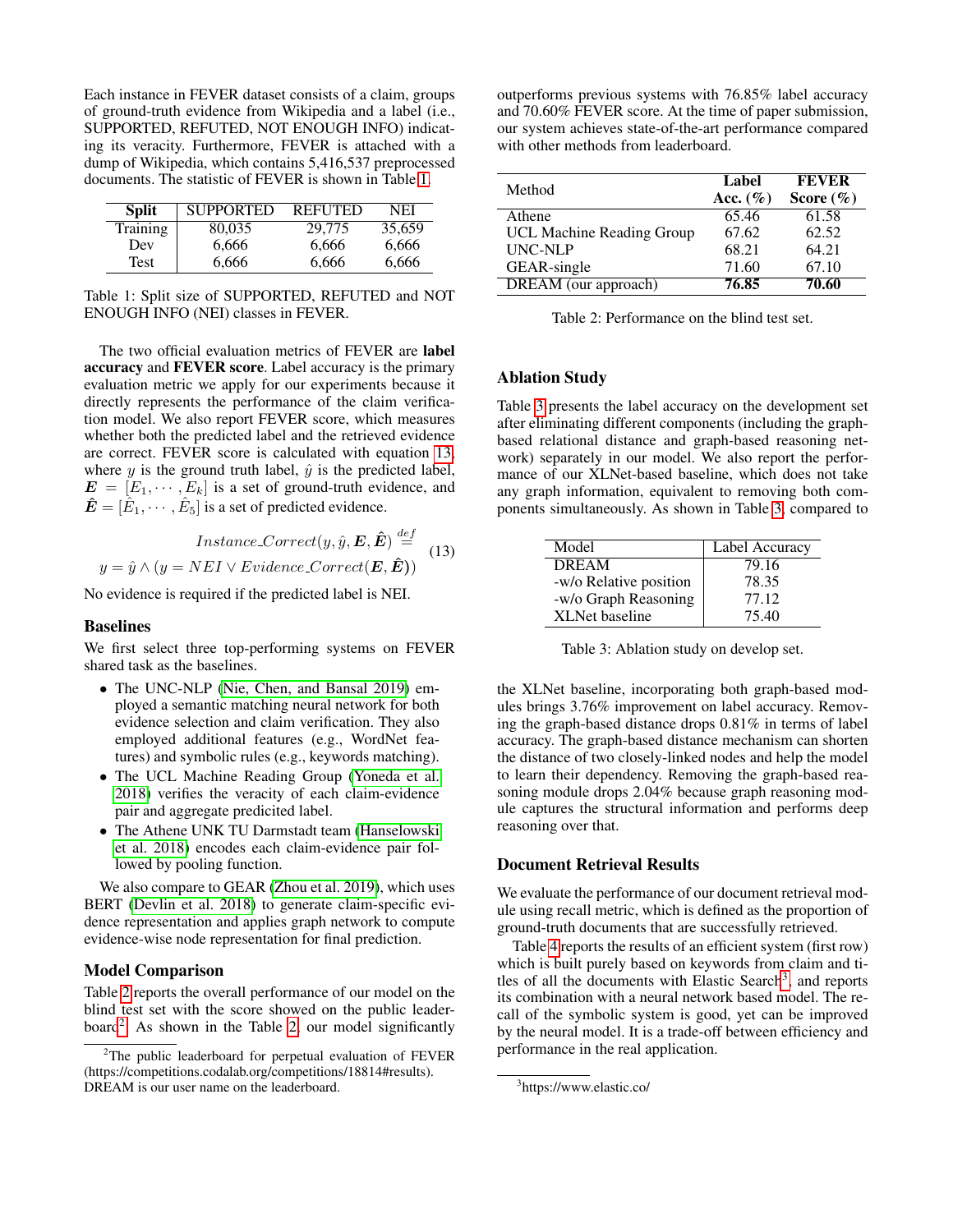| Method                       | Train         | Dev.  |
|------------------------------|---------------|-------|
|                              | Recall Recall |       |
| Keywords+Elastic Search      | 80.46         | 83.33 |
| Keywords+Elastic Search+NNSM | 89.16         | 89.85 |

<span id="page-6-0"></span>Table 4: Results of document retrieval module.

# Evidence Selection Results

In this part, we present the performance of the sentence-level evidence selection module that we develop with different backbone. We take the concatenation of claim and each evidence as input, and take the last hidden vector to calculate the score for evidence ranking. Results from Table [5](#page-6-1) indicate that RoBERTa performs slightly better than XLNet.

| Model          | Dev. Set |       |       | <b>Test Set</b> |       |       |
|----------------|----------|-------|-------|-----------------|-------|-------|
|                | Acc.     | Rec.  | F1    | Acc.            | Rec.  |       |
| <b>XLNet</b>   | 26.60    | 87.33 | 40.79 | 25.55           | 85.34 | 39.33 |
| <b>ROBERTa</b> | 26.67    | 87.64 | 40.90 | 25.63           | 85.57 | 39.45 |

<span id="page-6-1"></span>Table 5: Results of evidence selection models.

### Error Analysis

We randomly select 200 incorrectly predicted instances and summarize the primary types of errors.

The first type of errors is caused by failing to match the semantic meaning between phrases that describe the same event. For example, the claim states *"Winter's Tale is a book."* while the evidence states *"Winter 's Tale is a 1983 novel by Mark Helprin."*. The model fails to realize that "novel" belongs to "book" and stats that the claim is refuted. Solving this type of error needs to involve external knowledge (e.g. ConceptNet [\(Speer, Chin, and Havasi 2017\)](#page-7-17)) that can indicate logical relationships between different events.

The misleading information in retrieved evidence causes the second type of errors. For example, the claim states "*The Gifted is a movie*", and the ground-truth evidence states "*The Gifted is an upcoming American television series*". How ever, the retrieved evidence also contains "*The Gifted is a 2014 Filipino dark comedy-drama movie.*", which misleads the model to make the wrong judgement.

### Related Work

In general, fact checking involves assessing the truthfulness of a claim. In literature, a claim can be a text or a subjectpredicate-object triple [\(Nakashole and Mitchell 2014\)](#page-7-18). In this work, we only consider textual claim. Existing datasets differ from data source and the type of supporting evidence for verifying the claim. An early work by [Vlachos and](#page-7-19) [Riedel](#page-7-19) [\(2014\)](#page-7-19) construct 221 labeled claims in the political domain from POLITIFACT.COM and CHANNEL4.COM, given meta-data of the speaker as the evidence. POLIFACT is further investigated by following works, including [Fer](#page-7-20)[reira and Vlachos](#page-7-20) [\(2016\)](#page-7-20) who build Emergent with 300 labeled rumors and about 2.6K news article, [Wang](#page-7-21) [\(2017\)](#page-7-21) who build LIAR with 12.8K annotated short statements and six fine-grained labels, and [Rashkin et al.](#page-7-22) [\(2017\)](#page-7-22) who collect claims without meta-data while providing 74K news articles. We study FEVER [\(Thorne et al. 2018a\)](#page-7-2), which requires aggregating information from multiple pieces of evidence from Wikipedia for making the conclusion. FEVER contains 185,445 annotated instances, which to the best of our knowledge is the largest benchmark dataset in this area. We plan to study fact checking with adversarial attacks [\(Thorne and](#page-7-23) [Vlachos 2019;](#page-7-23) [Schuster et al. 2019\)](#page-7-24) in the future.

The majority of participating teams in the FEVER challenge [\(Thorne et al. 2018b\)](#page-7-4) use the same pipeline consisting of three components, namely document selection, evidence sentence selection, and claim verification. In document selection phase, participants typically extract named entities from a claim as the query and use Wikipedia search API. In the evidence selection phase, participants measure the similarity between the claim and an evidence sentence candidate by training a classification model like Enhanced LSTM [\(Chen et al. 2016\)](#page-7-25) in a supervised setting or using string similarity function like TFIDF without trainable parameters. In this work, our focus is the claim classification phase. Topranked three systems aggregate pieces of evidence through concatenating evidence sentences into a single string [\(Nie,](#page-7-8) [Chen, and Bansal 2019\)](#page-7-8), classifying each evidence-claim pair separately and merge the results [\(Yoneda et al. 2018\)](#page-7-14), and encoding each evidence-claim pair followed by pooling operation [\(Hanselowski et al. 2018\)](#page-7-15). A recent work by [Zhou et al.](#page-7-5) [\(2019\)](#page-7-5) is the first to use BERT to calculate claim-specific evidence sentence representation, and then develop a graph network to aggregate the information on top of BERT, regarding each evidence as a node in the graph. Our work differs from [Zhou et al.](#page-7-5) [\(2019\)](#page-7-5) in (1) that the construction of our graph requires understanding the syntax of each sentence, which could be viewed as a more finegrained graph, and (2) that both the contextual representation learning module and the reasoning module have model innovations of taking consideration of the graph information. Instead of training each component separately, [Yin and](#page-7-26) [Roth](#page-7-26) [\(2018\)](#page-7-26) show that joint learning could improve both claim verification and evidence identification.

# Conclusion

In this work, we present a graph-based approach for fact checking. When assessing the veracity of a claim given multiple evidence sentences, our approach does not conduct text-based matching at word or sentence level. Instead, our approach is built upon an automatically constructed graph, which is derived based on semantic role labeling. To better exploit the graph information, we propose two graph-based modules, one for calculating contextual word embedding using graph-based distance in XLNet, and another for learning representation for graph components and reasoning over the graph. Experiments show that both graph-based modules bring improvements and our final system is the state-of-theart on the public leaderboard at the time of paper submission. In the future, we plan to leverage external background knowledge about the claim and evidence to improve model's reasoning ability.